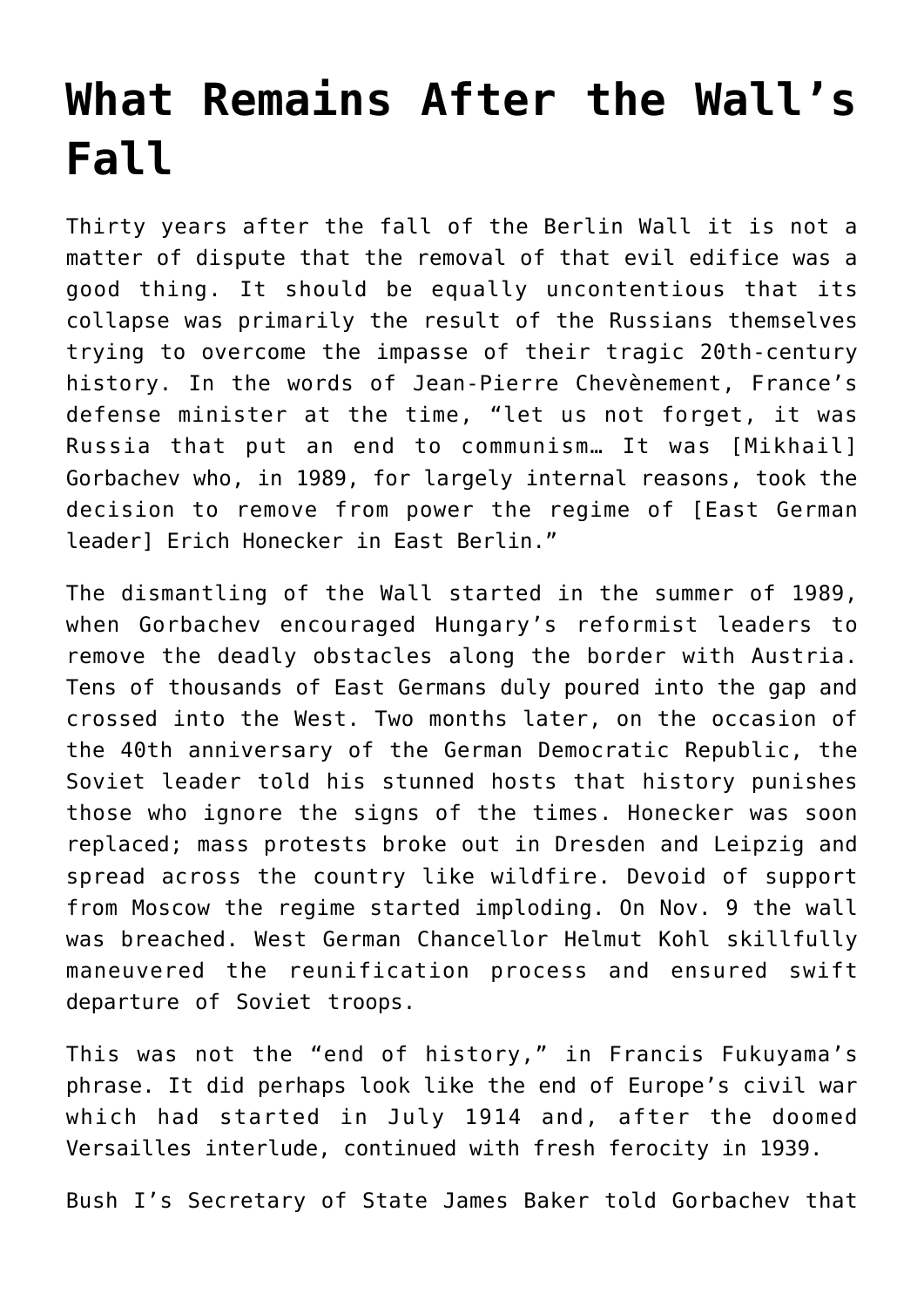NATO would not extend its 1990 boundary further east. But this was not to be. Instead of declaring victory and abolishing NATO in the early 1990s, the Clinton administration redesigned it as a mechanism for open-ended out-of-area interventions, even though every rationale for its existence had disappeared. Following the air war against Serbia in the spring of 1999, NATO's area of operations became unlimited, and its "mandate" entirely self-generated. President Clinton's selectively applied doctrine of "humanitarian intervention" denied the validity of long-established norms that hark back to the 1648 Peace of Westphalia. He paved the way for the pernicious Bush II doctrine of preventive war and "regime change," with tragic consequences for all.

Today NATO remains the pillar and self-referential framework for the policy of permanent global interventionism. Its upholders try to prevent any meaningful debate about the correlation between ends and means of American power at a time when the global distribution of power is characterized by asymmetric multipolarity.

The brief period of monopolar global dominance by the U.S. which followed the collapse of Soviet power proves beyond reasonable doubt that attempts by a would-be hegemon to keep its military strength beyond challenge are inherently destabilizing. Neither Napoleon nor Hitler knew any "natural" limits, but their ambition was confined to Europe. The U.S. concept of full-spectrum dominance extends its military concerns literally across the whole world. It was always bound to be resisted by China, Russia, and various lesser powers, acting in accordance with the realist principles of state sovereignty and national interest.

The two dominant strains of political thought in Washington, the neoliberal and the neoconservative, have gelled into the third heir of what Oswald Spengler presciently described a century ago as *The Decline of the West*. They share with communism and fascism the same moral relativism. Their dictum